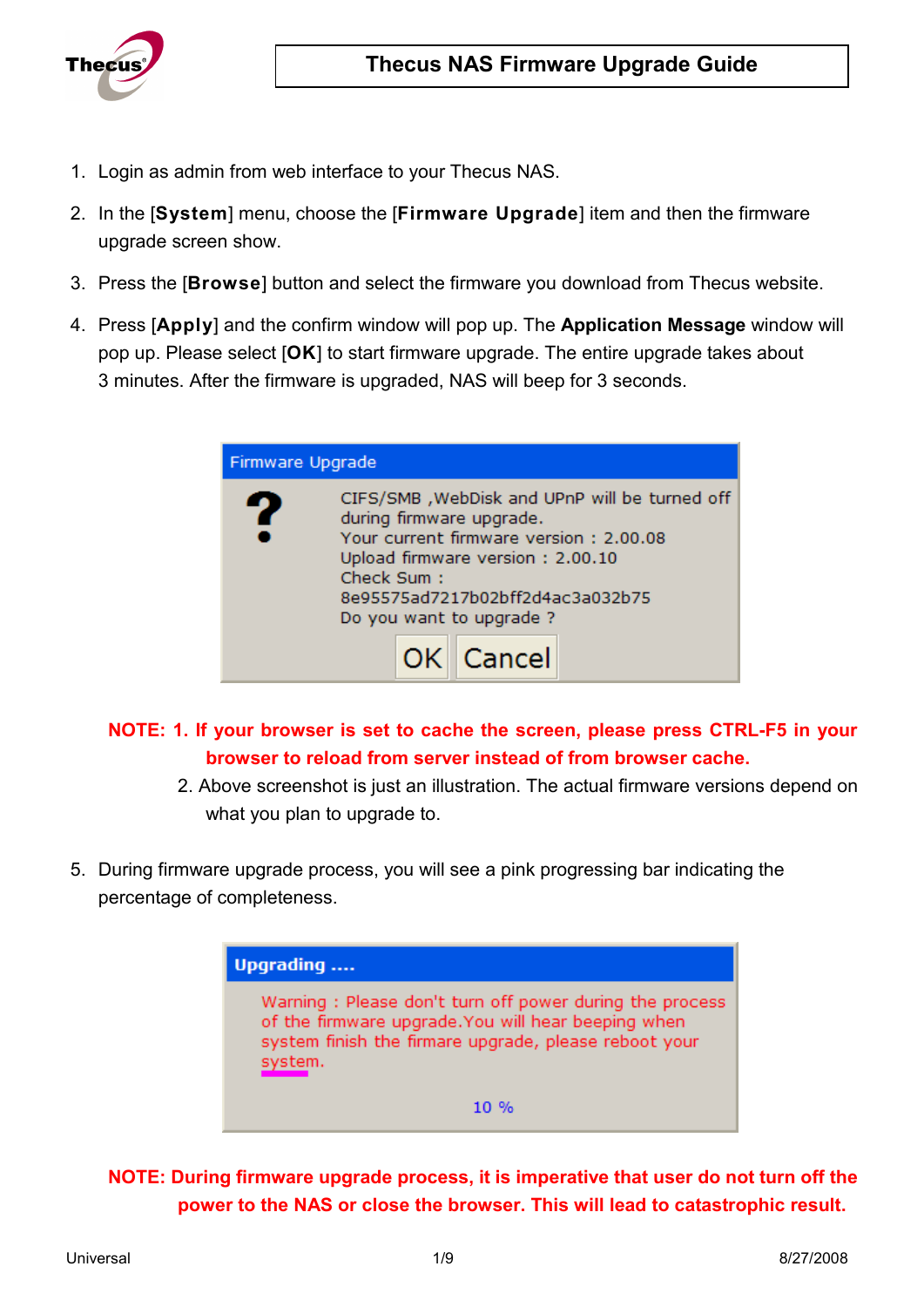

6. Just in case, the upgrade process failed, please DO NOT restart or shutdown the NAS. Get back to step #2 and upgrade the firmware again.



Figure 1: upgrade failure message

7. After the firmware is upgraded, you will see a message ask admin user to reboot. Please reboot to finish the upgrade process.



- Figure 2: NAS firmware upgrade success message. Above screenshot is just an illustration. The actual firmware versions depend on what you plan to upgrade to.
- NOTE: Please go to System > Config Mgmt to save your configuration. New version of firmware will not work with configuration file from previous versions of firmware.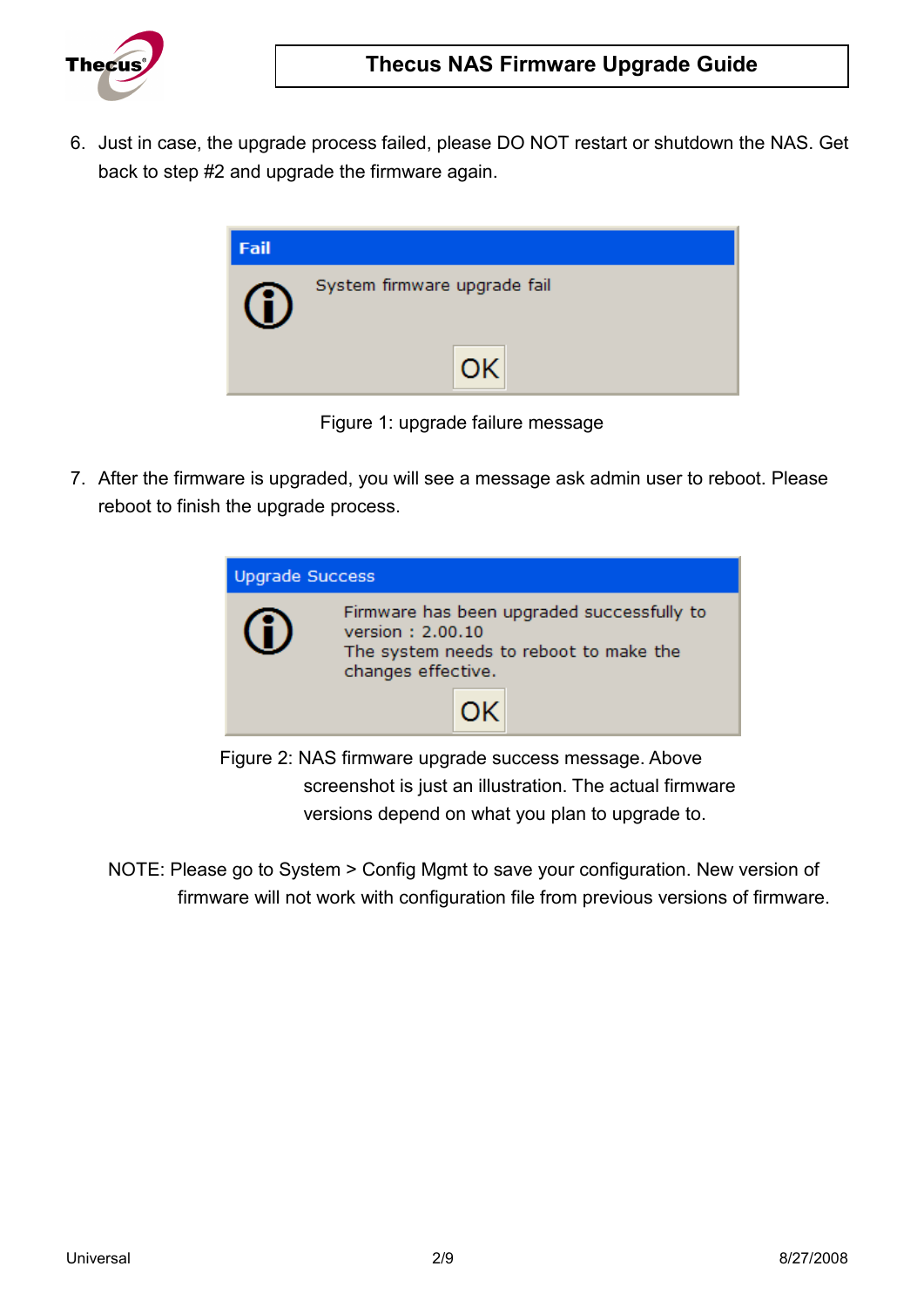

#### **Licensing Information**

This product included copyrighted third-party software licensed under the terms of GNU General Public License.

Please see THE GNU General Public License for extra terms and conditions of this license.

#### **Source code availability**

Thecus Technology Corp. has exposed the full source code of the GPL licensed software. For more information on how you can obtain our source code, please visit our web site, http://www.thecus.com support section.

#### **Copyrights**

- This product includes cryptographic software written by Eric Young (eay@cryptsoft.com)
- This product includes software developed by Mark Murray
- This product includes software developed by Eric Young (eay@cryptsoft.com)
- This product includes software developed by the OpenSSL Project for use in the OpenSSL Toolkit (http://www.openssl.org/)
- This product includes PHP, freely available from <http://www.php.net/>
- This product includes software developed by the University of California, Berkeley and its contributors.
- This product includes software developed by Winning Strategies, Inc.
- This product includes software developed by the Apache Group for use in the Apache HTTP server project (http://www.apache.org/).
- This product includes software developed by Softweyr LLC, the University of California, Berkeley, and its contributors.
- This product includes software developed by Bodo Moeller.
- This product includes software developed by Greg Roelofs and contributors for the book, "PNG: The Definitive Guide," published by O'Reilly and Associates.
- This product includes software developed by the NetBSD Foundation, Inc. and its contributors.
- This product includes software developed by Yen Yen Lim and North Dakota State University.
- This product includes software developed by the Computer Systems Engineering Group at Lawrence Berkeley Laboratory.
- This product includes software developed by the Kungliga Tekniska Högskolan and its contributors
- This product includes software developed by the Nick Simicich
- This product includes software written by Tim Hudson (tjh@cryptsoft.com)
- This product includes software developed by Christopher G. Demetriou for the NetBSD Project.

CGIC License Terms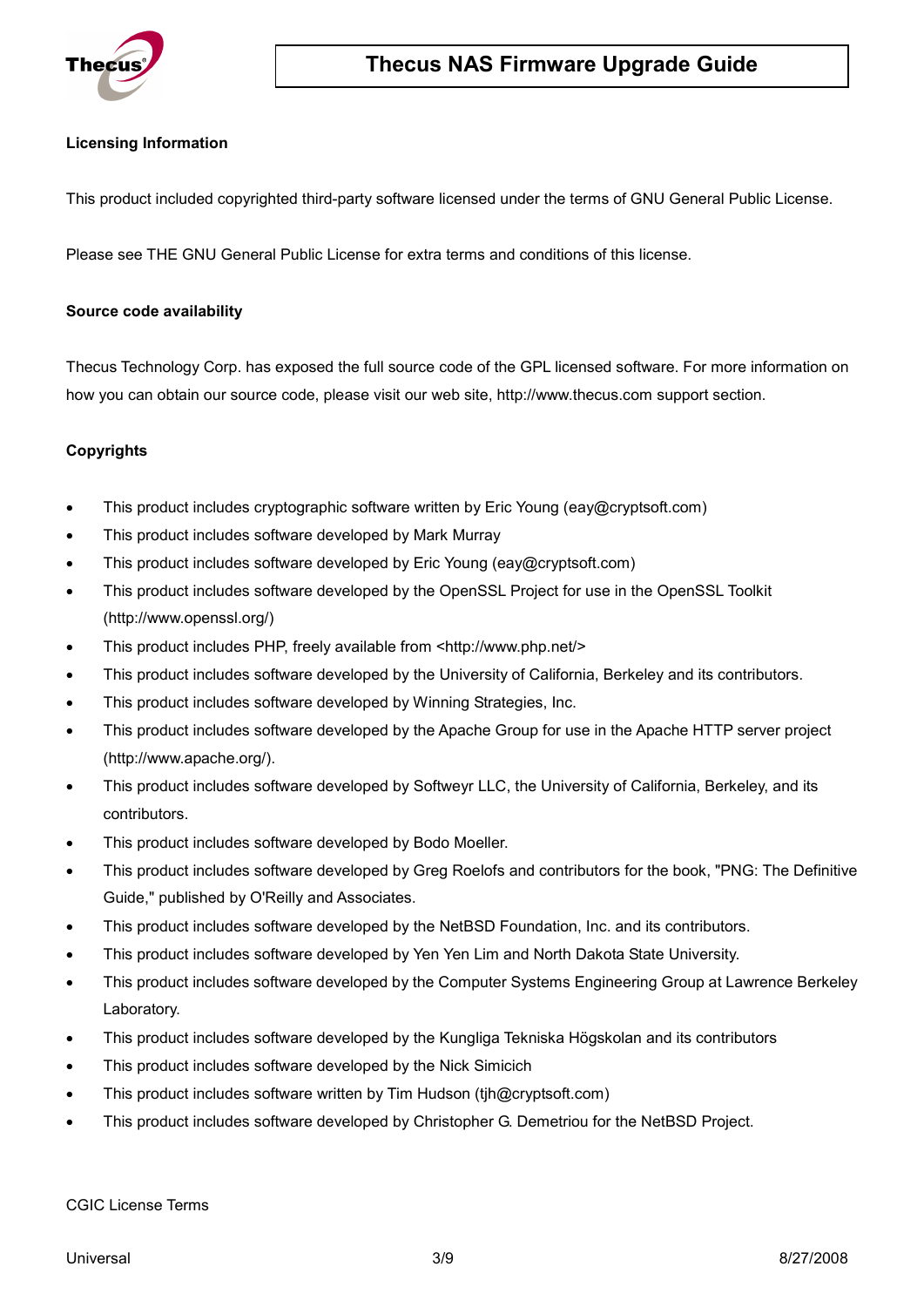

#### Basic License

-------------

CGIC, copyright 1996, 1997, 1998, 1999, 2000, 2001, 2002, 2003, 2004 by Thomas Boutell and Boutell.Com, Inc.. Permission is granted to use CGIC in any application, commercial or noncommercial, at no cost. HOWEVER, this copyright paragraph must appear on a "credits" page accessible in the public online and offline documentation of the program. Modified versions of the CGIC library should not be distributed without the attachment of a clear statement regarding the author of the modifications, and this notice may in no case be removed. Modifications may also be submitted to the author for inclusion in the main CGIC distribution.

### GNU GENERAL PUBLIC LICENSE Version 2, June 1991

 Copyright (C) 1989, 1991 Free Software Foundation, Inc. 51 Franklin St, Fifth Floor, Boston, MA 02110-1301 USA Everyone is permitted to copy and distribute verbatim copies of this license document, but changing it is not allowed.

#### Preamble

 The licenses for most software are designed to take away your freedom to share and change it. By contrast, the GNU General Public License is intended to guarantee your freedom to share and change free software--to make sure the software is free for all its users. This General Public License applies to most of the Free Software Foundation's software and to any other program whose authors commit to using it. (Some other Free Software Foundation software is covered by the GNU Library General Public License instead.) You can apply it to your programs, too.

 When we speak of free software, we are referring to freedom, not price. Our General Public Licenses are designed to make sure that you have the freedom to distribute copies of free software (and charge for this service if you wish), that you receive source code or can get it if you want it, that you can change the software or use pieces of it in new free programs; and that you know you can do these things.

 To protect your rights, we need to make restrictions that forbid anyone to deny you these rights or to ask you to surrender the rights. These restrictions translate to certain responsibilities for you if you distribute copies of the software, or if you modify it.

For example, if you distribute copies of such a program, whether gratis or for a fee, you must give the recipients all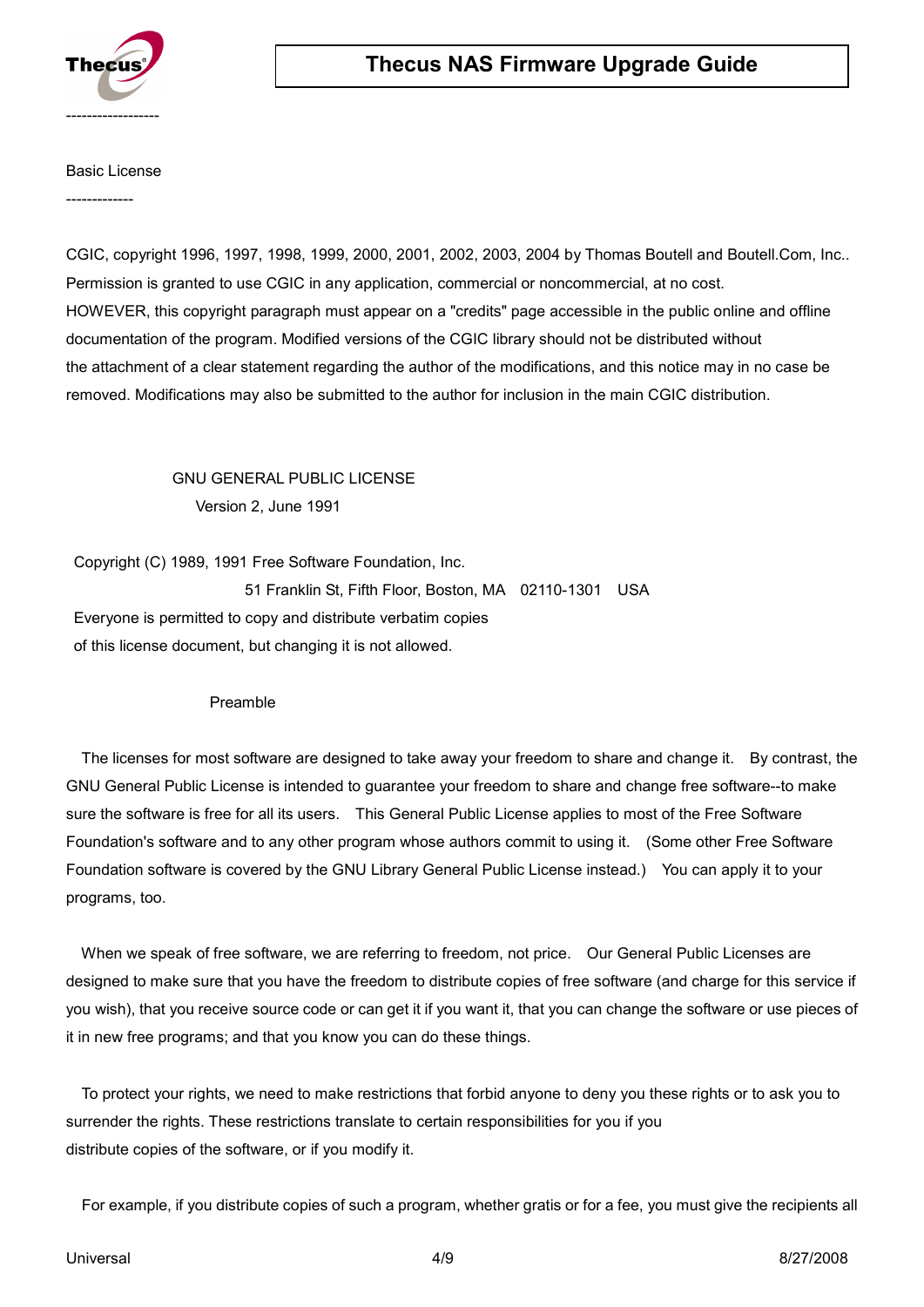

# **Thecus NAS Firmware Upgrade Guide**

the rights that you have. You must make sure that they, too, receive or can get the source code. And you must show them these terms so they know their rights.

We protect your rights with two steps: (1) copyright the software, and (2) offer you this license which gives you legal permission to copy, distribute and/or modify the software.

 Also, for each author's protection and ours, we want to make certain that everyone understands that there is no warranty for this free software. If the software is modified by someone else and passed on, we want its recipients to know that what they have is not the original, so that any problems introduced by others will not reflect on the original authors' reputations.

 Finally, any free program is threatened constantly by software patents. We wish to avoid the danger that redistributors of a free program will individually obtain patent licenses, in effect making the program proprietary. To prevent this, we have made it clear that any patent must be licensed for everyone's free use or not licensed at all.

The precise terms and conditions for copying, distribution and modification follow.

#### GNU GENERAL PUBLIC LICENSE

#### TERMS AND CONDITIONS FOR COPYING, DISTRIBUTION AND MODIFICATION

 0. This License applies to any program or other work which contains a notice placed by the copyright holder saying it may be distributed under the terms of this General Public License. The "Program", below, refers to any such program or work, and a "work based on the Program" means either the Program or any derivative work under copyright law: that is to say, a work containing the Program or a portion of it, either verbatim or with modifications and/or translated into another

language. (Hereinafter, translation is included without limitation in the term "modification".) Each licensee is addressed as "you".

Activities other than copying, distribution and modification are not covered by this License; they are outside its scope. The act of running the Program is not restricted, and the output from the Program is covered only if its contents constitute a work based on the Program (independent of having been made by running the Program). Whether that is true depends on what the Program does.

1. You may copy and distribute verbatim copies of the Program's source code as you receive it, in any medium, provided that you conspicuously and appropriately publish on each copy an appropriate copyright notice and disclaimer of warranty; keep intact all the notices that refer to this License and to the absence of any warranty; and give any other recipients of the Program a copy of this License along with the Program.

You may charge a fee for the physical act of transferring a copy, and you may at your option offer warranty protection in exchange for a fee.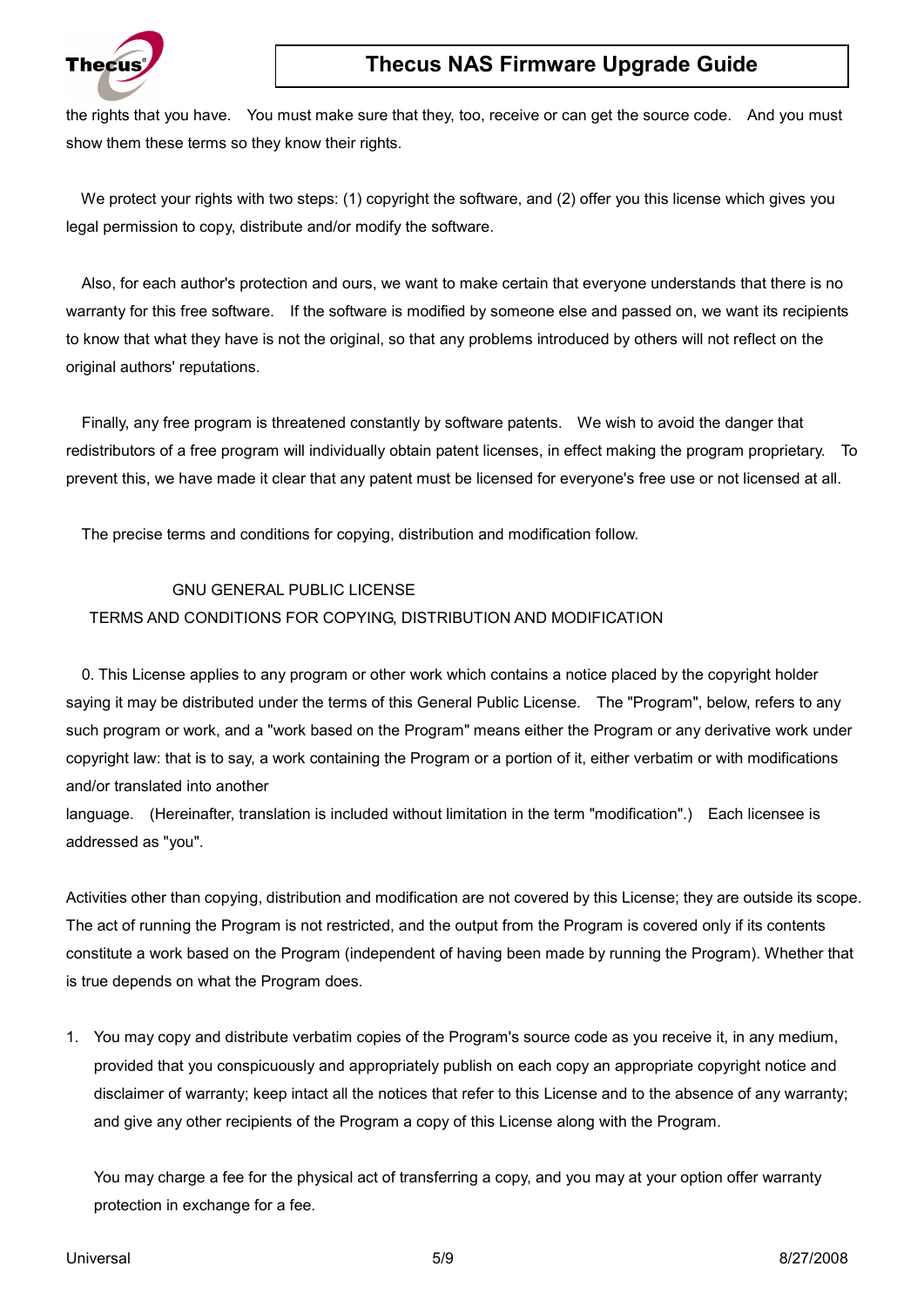## **Thecus NAS Firmware Upgrade Guide**



- 2. You may modify your copy or copies of the Program or any portion of it, thus forming a work based on the Program, and copy and distribute such modifications or work under the terms of Section 1 above, provided that you also meet all of these conditions:
	- a) You must cause the modified files to carry prominent notices stating that you changed the files and the date of any change.
	- b) You must cause any work that you distribute or publish, that in whole or in part contains or is derived from the Program or any part thereof, to be licensed as a whole at no charge to all third parties under the terms of this License.
	- c) If the modified program normally reads commands interactively when run, you must cause it, when started running for such interactive use in the most ordinary way, to print or display an announcement including an appropriate copyright notice and a notice that there is no warranty (or else, saying that you provide a warranty) and that users may redistribute the program under these conditions, and telling the user how to view a copy of this License. (Exception: if the Program itself is interactive but does not normally print such an announcement, your work based on the Program is not required to print an announcement.)

These requirements apply to the modified work as a whole. If identifiable sections of that work are not derived from the Program, and can be reasonably considered independent and separate works in themselves, then this License, and its terms, do not apply to those sections when you distribute them as separate works. But when you distribute the same sections as part of a whole which is a work based on the Program, the distribution of the whole must be on the terms of this License, whose permissions for other licensees extend to the entire whole, and thus to each and every part regardless of who wrote it.

Thus, it is not the intent of this section to claim rights or contest your rights to work written entirely by you; rather, the intent is to exercise the right to control the distribution of derivative or collective works based on the Program.

In addition, mere aggregation of another work not based on the Program with the Program (or with a work based on the Program) on a volume of a storage or distribution medium does not bring the other work under the scope of this License.

- 3. You may copy and distribute the Program (or a work based on it, under Section 2) in object code or executable form under the terms of Sections 1 and 2 above provided that you also do one of the following:
	- a) Accompany it with the complete corresponding machine-readable source code, which must be distributed under the terms of Sections 1 and 2 above on a medium customarily used for software interchange; or,
	- b) Accompany it with a written offer, valid for at least three years, to give any third party, for a charge no more than your cost of physically performing source distribution, a complete machine-readable copy of the corresponding source code, to be distributed under the terms of Sections 1 and 2 above on a medium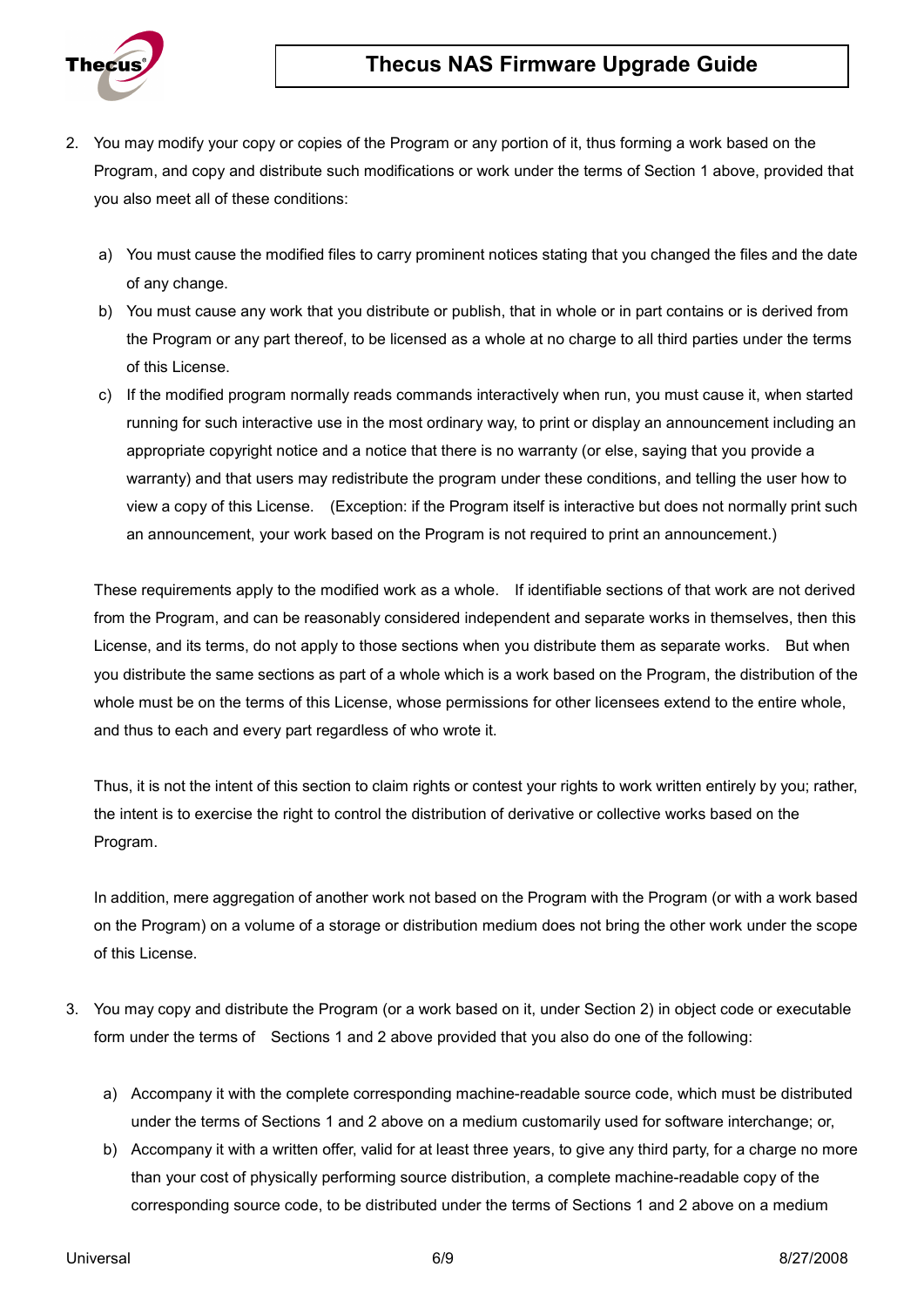



customarily used for software interchange; or,

c) Accompany it with the information you received as to the offer to distribute corresponding source code. (This alternative is allowed only for noncommercial distribution and only if you received the program in object code or executable form with such an offer, in accord with Subsection b above.)

The source code for a work means the preferred form of the work for making modifications to it. For an executable work, complete source code means all the source code for all modules it contains, plus any associated interface definition files, plus the scripts used to control compilation and installation of the executable. However, as a special exception, the source code distributed need not include anything that is normally distributed (in either source or binary form) with the major components (compiler, kernel, and so on) of the operating system on which the executable runs, unless that component itself accompanies the executable.

If distribution of executable or object code is made by offering access to copy from a designated place, then offering equivalent access to copy the source code from the same place counts as distribution of the source code, even though third parties are not compelled to copy the source along with the object code.

- 4. You may not copy, modify, sublicense, or distribute the Program except as expressly provided under this License. Any attempt otherwise to copy, modify, sublicense or distribute the Program is void, and will automatically terminate your rights under this License. However, parties who have received copies, or rights, from you under this License will not have their licenses terminated so long as such parties remain in full compliance.
- 5. You are not required to accept this License, since you have not signed it. However, nothing else grants you permission to modify or distribute the Program or its derivative works. These actions are prohibited by law if you do not accept this License. Therefore, by modifying or distributing the Program (or any work based on the Program), you indicate your acceptance of this License to do so, and all its terms and conditions for copying, distributing or modifying the Program or works based on it.
- 6. Each time you redistribute the Program (or any work based on the Program), the recipient automatically receives a license from the original licensor to copy, distribute or modify the Program subject to these terms and conditions. You may not impose any further restrictions on the recipients' exercise of the rights granted herein. You are not responsible for enforcing compliance by third parties to this License.
- 7. If, as a consequence of a court judgment or allegation of patent infringement or for any other reason (not limited to patent issues), conditions are imposed on you (whether by court order, agreement or otherwise) that contradict the conditions of this License, they do not excuse you from the conditions of this License. If you cannot distribute so as to satisfy simultaneously your obligations under this License and any other pertinent obligations, then as a consequence you may not distribute the Program at all. For example, if a patent license would not permit royalty-free redistribution of the Program by all those who receive copies directly or indirectly through you, then the only way you could satisfy both it and this License would be to refrain entirely from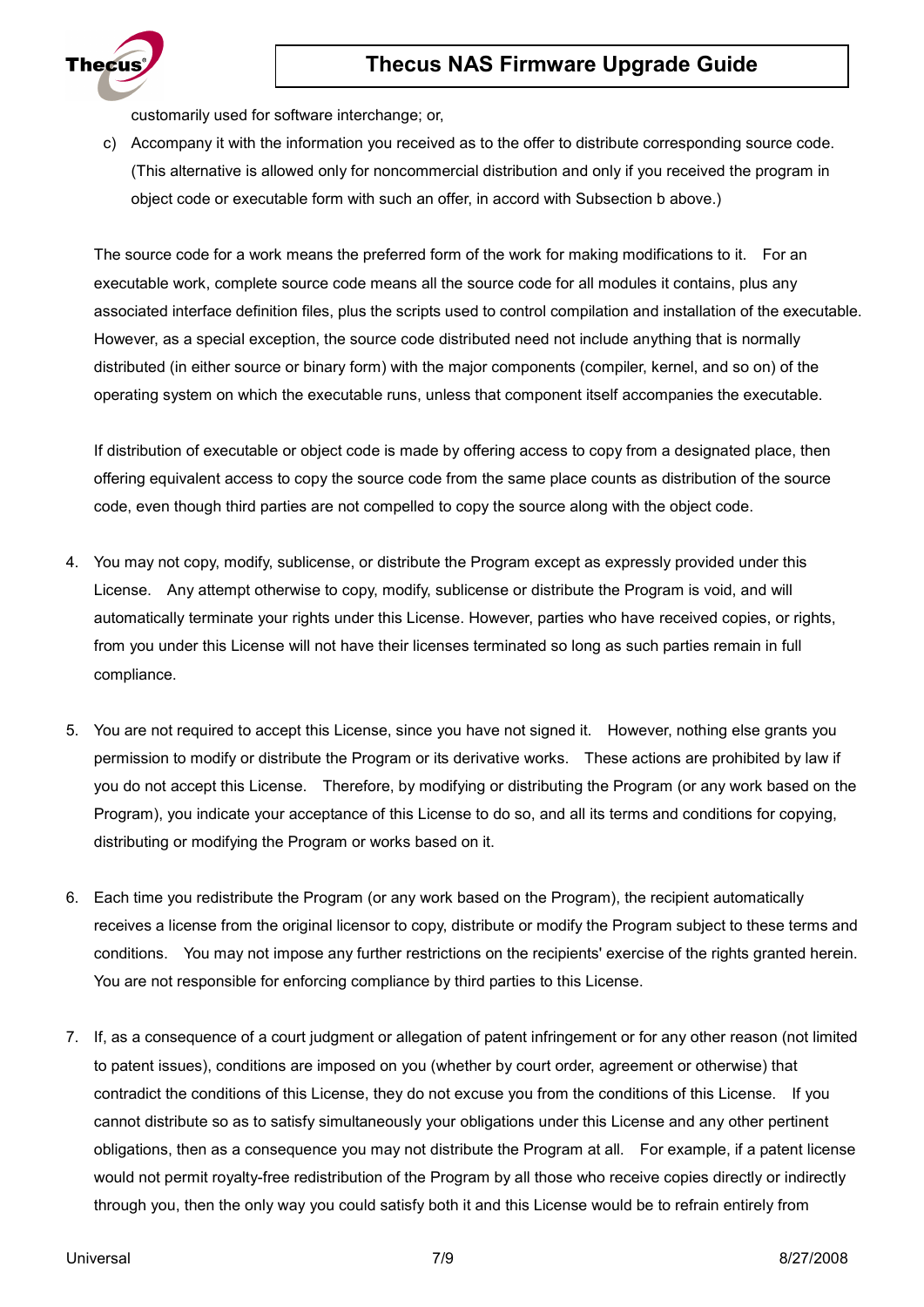

distribution of the Program.

If any portion of this section is held invalid or unenforceable under any particular circumstance, the balance of the section is intended to apply and the section as a whole is intended to apply in other circumstances.

It is not the purpose of this section to induce you to infringe any patents or other property right claims or to contest validity of any such claims; this section has the sole purpose of protecting the integrity of the free software distribution system, which is implemented by public license practices. Many people have made generous contributions to the wide range of software distributed through that system in reliance on consistent application of that system; it is up to the author/donor to decide if he or she is willing to distribute software through any other system and a licensee cannot impose that choice.

This section is intended to make thoroughly clear what is believed to be a consequence of the rest of this License.

- 8. If the distribution and/or use of the Program is restricted in certain countries either by patents or by copyrighted interfaces, the original copyright holder who places the Program under this License may add an explicit geographical distribution limitation excluding those countries, so that distribution is permitted only in or among countries not thus excluded. In such case, this License incorporates the limitation as if written in the body of this License.
- 9. The Free Software Foundation may publish revised and/or new versions of the General Public License from time to time. Such new versions will be similar in spirit to the present version, but may differ in detail to address new problems or concerns.

Each version is given a distinguishing version number. If the Program specifies a version number of this License which applies to it and "any later version", you have the option of following the terms and conditions either of that version or of any later version published by the Free Software Foundation. If the Program does not specify a version number of this License, you may choose any version ever published by the Free Software Foundation.

10. If you wish to incorporate parts of the Program into other free programs whose distribution conditions are different, write to the author to ask for permission. For software which is copyrighted by the Free Software Foundation, write to the Free Software Foundation; we sometimes make exceptions for this. Our decision will be guided by the two goals of preserving the free status of all derivatives of our free software and of promoting the sharing and reuse of software generally.

#### NO WARRANTY

#### 11. BECAUSE THE PROGRAM IS LICENSED FREE OF CHARGE, THERE IS NO WARRANTY FOR THE